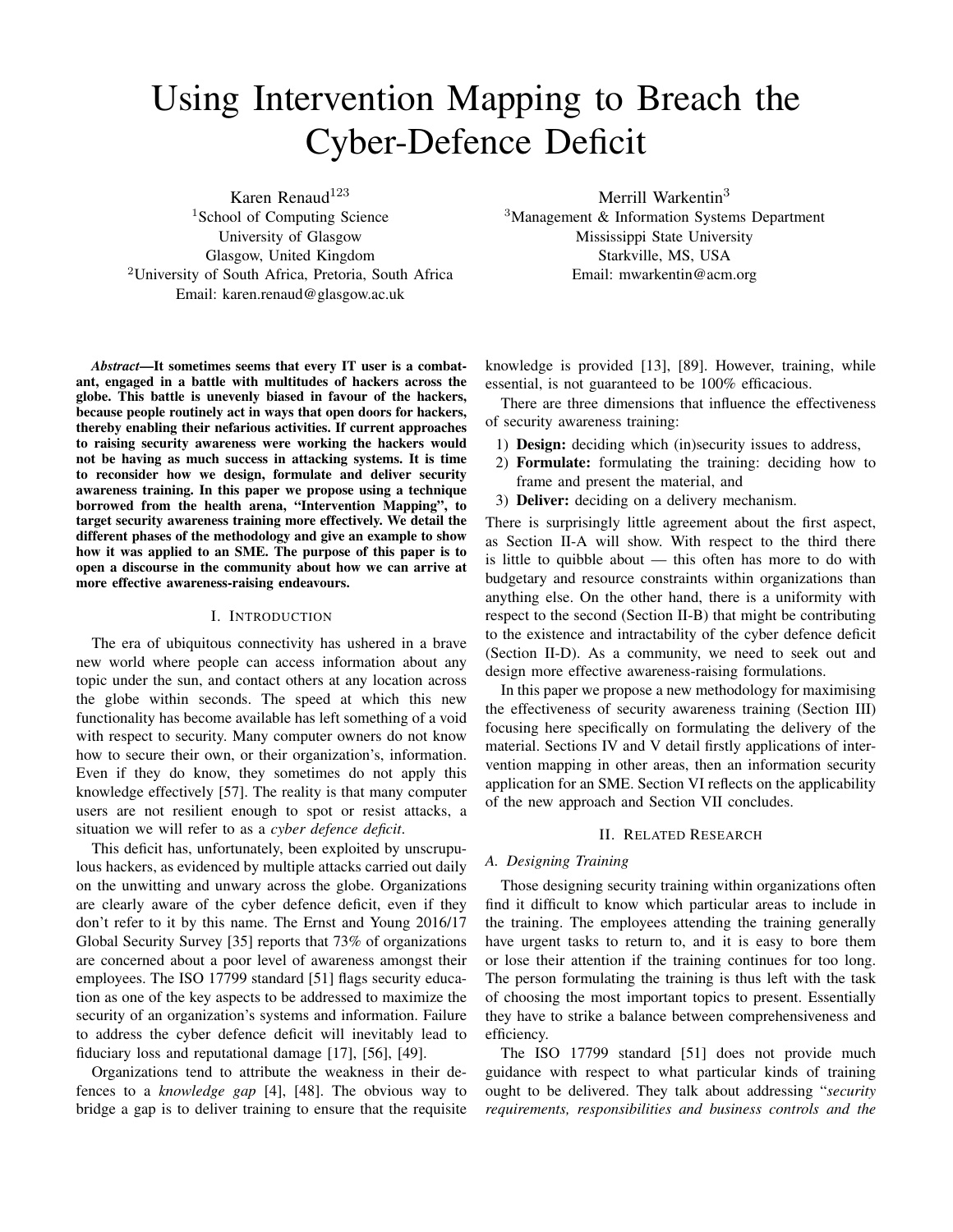*correct use of information*". The generic nature of this list is perhaps due to the age of the standard and the speed with which attack vectors are changing and developing. Other publications also speak about security awareness in general terms, not being too specific about what ought to be included [78], [53]. It is probably unrealistic to expect any public body to be specific about what ought to be included in security awareness training, because experts agree that training should be tailored to the needs of the particular organization [33].

A number of academics are actively engaged in security awareness research, and attempt to guide awareness endeavors [22], [23], [54], [97]. For example, Vroom and Von Solms [97] make the case for security training and propose training on two fronts: (1) general practices, and (2) role-specific security. They then review the components of each of those, but do not explain how they decided to choose the particular components to include in the two broad categories. NIST [98] do provide a list of topics to be covered, as do [65], [8]. Their lists are comprehensive, but are out of date now because of the speed of change in the cyber threat field. The more sedate march of research publication probably condemns them to being out of date as soon as they appear.

#### *B. Formulating the Message*

Having decided on topics to include in training, those delivering awareness training then have to formulate the training so as to deliver the material in the most effective way.

Ferrara [38] poses commandments of security awareness training, including the follows (1) serve small bites, (2) reinforce lessons, (3) train in context, (4) vary the message, (5) give immediate feedback, (6) tell a story, (7) make them think, (8) let them set the pace, (9) Offer conceptual and procedural knowledge.

Valentine [93] also advocates making training meaningful and advises making the awareness training scenario-based. He argues for a data-focused approach, moving away from a "Security Basics" model to offer specialized training that meets the organization's needs. He says training should aim to help end users to understand attack vectors and to explain how to respond if they feel they are being targeted by a hacker.

Albrechtsen and Hovden [5] also found that a participative approach was more likely to deliver behavioral change than traditional delivery of material via presentations, posters and emails.

These are all excellent guidelines for pure knowledge transfer, following sound educational principles [26]. Yet they stop short of explaining how to counter existing biases people might have [36], or how to counteract change resistance [60].

## *C. Delivering the Training*

Awareness training can happen either before, during or after people carry out security-related actions.

"Before" training can be delivered in a number of ways. The most time consuming of these is face-to-face training. It does have some undeniable benefits. Having a trainer there in person affords trainees the opportunity to ask questions and to establish a connection with the instructor, which might ease subsequent interactions when they have follow-up queries.

A cheaper alternative is the use of web-based modules [43], with quizzes at the end to ensure that people are paying attention to the content. Shaw *et al.* [84] report that online training can be even better than face face training if the media is rich enough. However, this kind of training can only be applied to a small number of contexts, where it can indeed be very helpful [80]. It is expensive to develop, though, especially if tailored to a particular organization's needs.

A very poor and ineffective delivery mechanism is the use of paper-based handouts, often provided to new staff on the day they commence employment. Companies usually require employees to sign an undertaking that they have read the handouts. This gives an illusion that training has been delivered but does not actually ensure that the new employees understand the security culture of the organization or have the efficacy to apply required security procedures.

"During" training is delivered as and when people are carrying out an action. For example, by providing dynamic strength feedback as and when passwords are provided [19], [30]. Other examples are the use of pop-ups and warnings as and when people carry out security-related actions [3]. There is little agreement, at present, as to the impact of these kinds of measures, with some researchers reporting positive effects [92] and others finding no impact at all [95], [85].

"After" training is delivered post-behavior. A number of researchers [52], [67], [88], [28] exploit something they call a *teachable moment* to teach people not to fall for Phishing messages. The organization sends fake Phishing messages to employees. If they fall for the Phish they are directed to a website explaining what they did wrong. It is particularly applicable to Phishing but not perhaps as easily applied to other contexts. These kinds of exercises are becoming popular in industry [37], [77]. This training is expensive, and could be considered unethical because it involves the use of deception.

The training we are focusing on in this paper is the "before" variety, perhaps more of a pure awareness approach than the "during" and "after" approaches, which could be considered to be *nudges* and *teaching-moment* approaches, respectively, as opposed to pure awareness training.

## *D. Behavioral Approach*

Reports of successful hacks appear daily [32], [83], [76], [58]. Many attacks succeed because the hackers manage to dupe people into following a link in a Phishing email, or trick them into installing malware, or because they generally do something inadvisable, thereby allowing the hackers to gain access to an organization's systems. This still happens despite the huge efforts that go into security awareness training.

The latest wave of ransomware attacks attest to the fact that awareness efforts are not yet making their mark. It is time to find new ways of reducing the cyber-defence deficit and making employees more resilient. While current awarenessraising efforts do deliver some benefit [34], [66], a pure knowledge and/or skill dissemination approach is insufficient.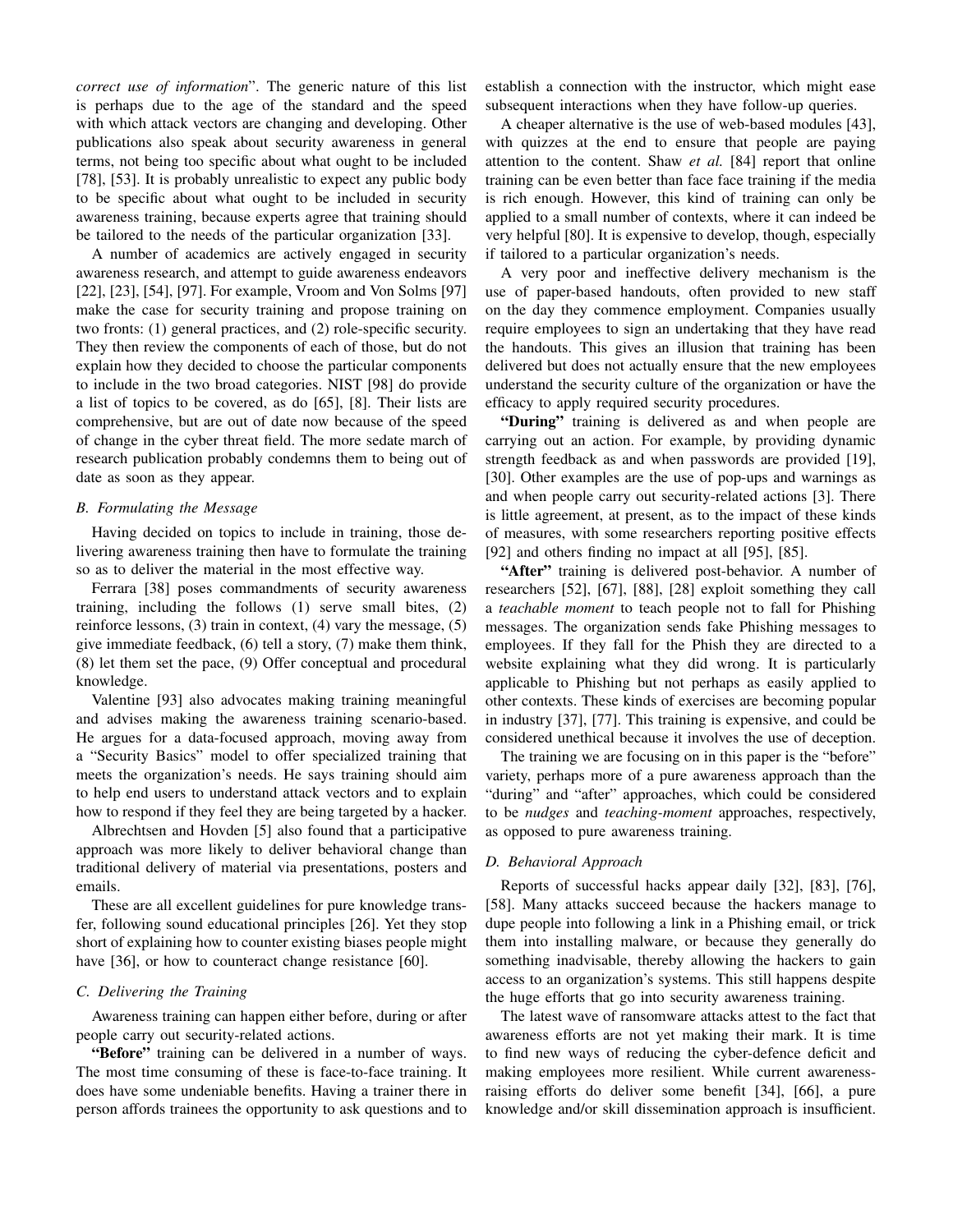One of the reasons might be that organizations are unrealistic about what people will do with the information the awareness-raising training delivers. Many approaches assume that people simply need the requisite knowledge: that the knowledge gap needs to be bridged in order to improve resilience. The core assumption is that, having been apprised of the correct actions to take, employees will proceed to act as required.

For example, Furnell and Clarke [42] say *"the fact that incidents remain all too frequent is indicative of users not having understood their part in the security culture"* (p. 70). Yet knowledge, on its own, does not guarantee compliance or behavior change [6].

Other authors model compliance using rationality-based models [50], [82] and also assume that people will maximize utility when making security decisions. Recent publications question the assumption of rationality, at least in terms of security behaviors [45]. Moreover, other fields have reported that knowledge, by itself, has little impact on behavior [39], [46], [57]. In particular, Pooley and O'Conner explain that attitudes, emotions and beliefs have to be acknowledged and targetted too [79].

Hence it becomes important to present awareness training in such a way that acknowledges that it needs to be more than a knowledge-transfer exercise. It should present the information as effectively as possible. By "effective" we mean delivering the information in such a way as to get past people's biases and resistance so that they accept and implement the practices the training is advocating. In essence, the training has to be informed by behavioral science research to maximize effectiveness.

The need to acknowledge and design awareness training with full cognisance of the behavioral aspects thereof is an issue that a number of researchers have highlighted [40], [86], [20], [81], [91], [24]. They stop short of proposing how this ought to be done though, something we address in the following section.

#### *E. Summary*

In conclusion, we need to move beyond the concept of a pure *knowledge* gap. To consider human behavior to be entirely predicated on availability of knowledge is to ignore "*the rich mixture of cultural practices, social interactions, and human feelings that influence the behavior of individuals, social groups and institutions*" [87, p. 2]. A more realistic *knowledge & behavioral gap* needs to be acknowledged if we are going to address the cyber defence deficit.

### III. INTERVENTION MAPPING

To address the *knowledge & behavioral gap* we have to acknowledge and design to accommodate the underlying behavioral *antecedents* of insecure behaviors. The training should be tailored specifically to ameliorate the behavioral determinants. Bridging the knowledge gap, on its own, is clearly not going to guarantee a change in behaviors unless the delivery mechanism also addresses the behavioral antecedents.

One way of looking at security awareness training is that we are essentially formulating an intervention to change behavior. In so doing we grapple with issues similar to those experienced by health practitioners. They, too, confront unhealthy behaviors that persist in the face of strong evidence related to their harmful consequences.

Information security researchers often benefit from the findings and practices of older, more established, disciplines. Health researchers propose and utilize an approach called *intervention mapping* [74] to formulate more effective ways of persuading people to change their health-related behaviors. We believe this approach is worth trialling in the information security domain too.

A number of different approaches to intervention mapping were consulted in order to tailor the process to the information security context [10], [61], [62], [63], [25], [7], [94]. Michie and Johnston [74] propose a two step process, whereas Bartholomew and Mullen [10] propose a four step process. Kok *et al.* [61] augments the previous plan with two extra steps, a plan for implementation and evaluation. The latter approach has been embraced by other researchers [63], [25], [7]. Table I presents an overview of the different proposed approaches.

| Stage                                        | [10]                                         | [61]<br>$[63]$ ,<br>$[25]$ ,<br>[7] | [74] |
|----------------------------------------------|----------------------------------------------|-------------------------------------|------|
| Problem behaviors                            |                                              |                                     |      |
|                                              |                                              |                                     |      |
| Desired behaviors                            | $(Graphical) \times$<br>$(Graphical) \times$ |                                     |      |
| Mechanisms of Change                         |                                              |                                     |      |
| Map Interventions to Mechanisms of<br>Change |                                              |                                     |      |
| Implementation & Evaluation Plan             |                                              |                                     |      |
|                                              |                                              |                                     |      |

INTERVENTION MAPPING STAGES

# *A. Applying Intervention Mapping to Information Security Awareness Raising*

Figure 1 is a graphical depiction of the process we have derived from the approaches summarized in Table I to tailor it to the information security context. We describe the phases below.

1. Enumerate Insecurities Organizations identify the security issues they are experiencing that are related to employee behaviors. The activity can be described as a mapping from: Insecurity → Problem Behaviors

2. Identify Underlying Problem behavior The security issue is mapped to a particular human behavior that needs to be nudged in a positive direction. The activity can be described as a mapping from: Security Issues  $\rightarrow$ Problem Behaviors

3. Map Antecedents of Behaviors The antecedent of the problem behavior is identified using two sources. The first, and most important, is to speak to the people who will receive the training and to ask them about the problems they face with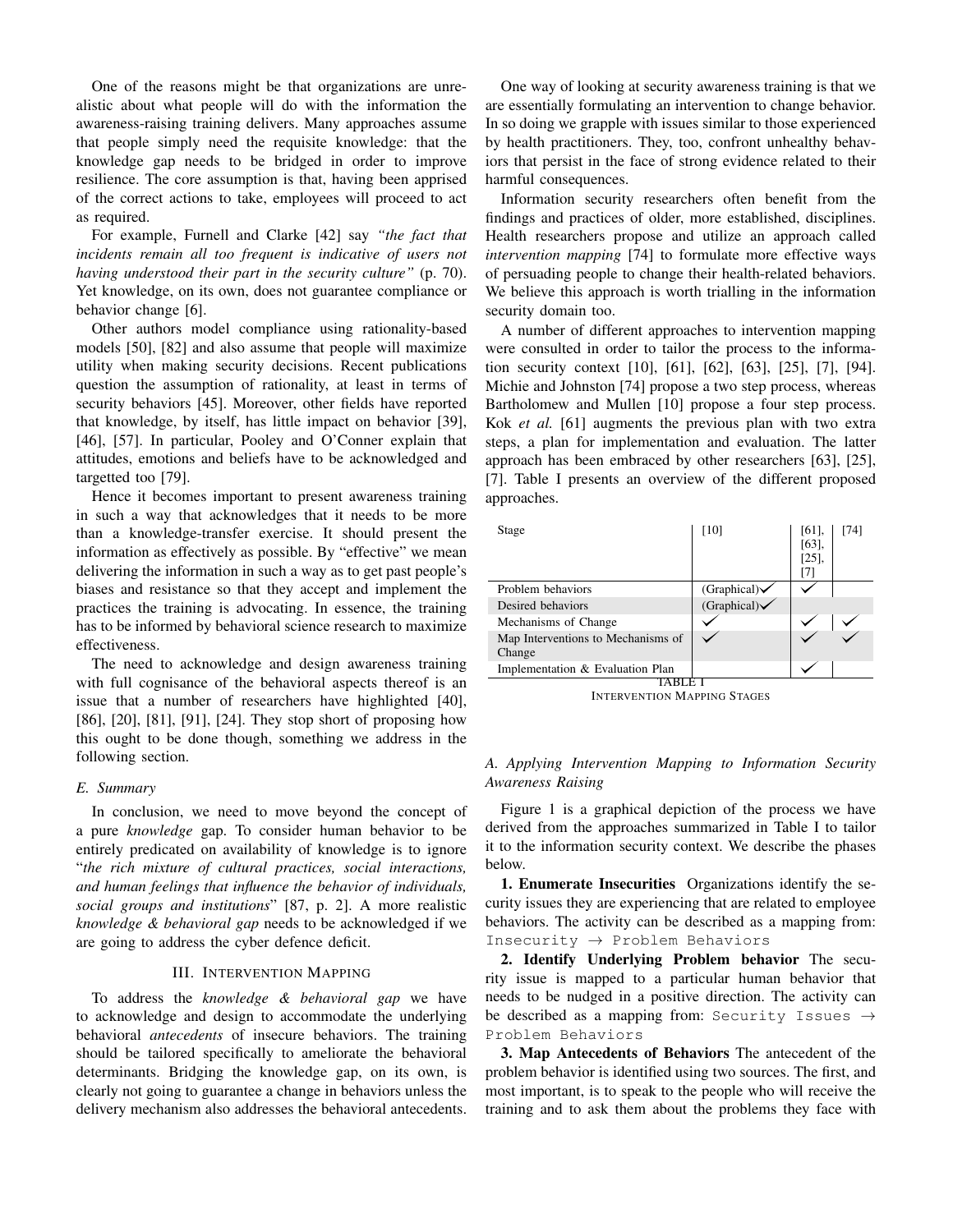respect to the problem behavior. This should help us to identify organization-specific barriers. The second source is the research literature. The activity can be described as a mapping from: Problem Behaviors  $\rightarrow$  Antecedents.

4. Identify Behavioral Change Mechanism The antecedent is mapped directly to Mechanisms for behavioral Change. The activity can be described as a mapping from:  $Antecedent$   $\rightarrow$  Change Mechanism

5. Identify Desired behavior The problem behavior is mapped directly to changed (desired) behaviors. The activity can be described as a mapping from:Problem Behaviors  $\rightarrow$  Desired Behaviors

6. Design Interventions Interventions are proposed that are formulated to change behaviors, in a way that exploits known change mechanisms. The activity can be described as a mapping from: Desired behavior + Change Mechanism  $\rightarrow$  Interventions and is essentially the deliverable of this process: the security awareness training

## *B. Behavioral Change*

It is extremely hard to change behavior [21]. A change to complex behaviors, like most security behaviors, necessarily requires an understanding of the barriers that exist for the activity to change. Because of this, information campaigns are unlikely to bring about any meaningful change unless they address the barriers [73]. Naïve carrot or stick approaches are also unlikely to make an impact and may indeed lead to unintended negative side effects [18], [68], [69].

The field of behavioral economics has led to a popularisation of techniques for steering people towards wiser choices [90], [47]. The psychology literature also documents a range of phenomena where people's behavior can be changed by surprisingly small and inexpensive interventions [11], [27]. A comprehensive discussion of the range of techniques is infeasible here, but we can mention one or two examples of techniques that seem particularly applicable in this context.

One strong effect is that humans are loss averse and prefer maintaining the status quo i.e their existing behavior. If we market a non-change as a loss this might make them consider switching [55], [15].

Another example is that when a sense of urgency is invoked people do not think decisions through as clearly [29]. This propensity is exploited by Phishers, but we can also exploit this effect by eliciting a sense of urgency when we market a behavioral change.

However, the reality is that if we want to change behaviors we ought to focus first on identifying barriers to change [72]. Having identified these, the best way to change behavior is to give people the resources to overcome said barriers.

One of the most prevalent barriers is that people lack efficacy to make and sustain a new behavior. It is of utmost importance, when we "sell" a new security behavior, that we ensure that people can perform the behavior well enough for them to experience a feeling of self efficacy in so doing [9].

# *C. Example*

To explain how this approach would work, consider the following example:

1. Insecurity: The organization is concerned about hackers being able to gain access to their systems by guessing passwords.

2. Underlying Problem Behavior Weak password choice by employees

3. Antecedents of Behaviors: This is a hypothetical example so we cannot consult actual employees. However, based on the extensive literature on this subject, we can pinpoint the antecedents with some confidence. The antecedents are twofold. The first is that the organization forces people to change passwords monthly, meaning that password strength effectively reduces each month. The second antecedent is well known: human memory is limited and fallible. People are humanly unable to memorize multiple strong passwords. They know they will forget their passwords and be locked out of their accounts so they choose passwords that are easier to remember, and probably "weak" [1].

4. Behavioral Change Mechanism: Telling people to choose stronger passwords is unlikely to work nor will explaining what strong passwords look like. They have probably heard it all before. Unless we can persuade the IT department that their password change policy is actually misguided [14], [75], we have to identify a mechanism that ameliorates the antecedent: the memory issue. This is the barrier that no amount of admonition will eradicate, and until it is dealt with it is unlikely that people will improve their password choices. One way of removing the barrier is to promote the use of password managers. We could ask the organization's IT department to approve one for use in the organization. This effectively removes the behavioral antecedent.

5. Desired behavior: People choosing stronger passwords.

6. Intervention: Introduce an approved password manager. Sell it as a labor saving tool. Show people how it works and help them to install and use it. Offer short term assistance and support for installation and use. Offering assistance in the short term introduces a sense of urgency and will make them less likely to put off installing the tool. Activate loss aversion in two ways: (1) Offer them the tool cost free for a limited period, (2) offer technical assistance in the short term to help them with initial hurdles.

# *D. Summary*

The usual awareness training, where a pure knowledge gap is assumed, will provide explanations of how to choose strong passwords. The trainer might also explain the consequences of weak passwords. This does not remove the barriers: it does not address the antecedents of the insecure behavior. So, while it might address the behavioral gap, it fails to effect a widespread change across the organization.

The Intervention Mapping approach proposes bringing some rigor into security awareness training. If this process is followed we ensure that (1) the actual problem behavior is targeted, (2) an intervention focuses on moving the employee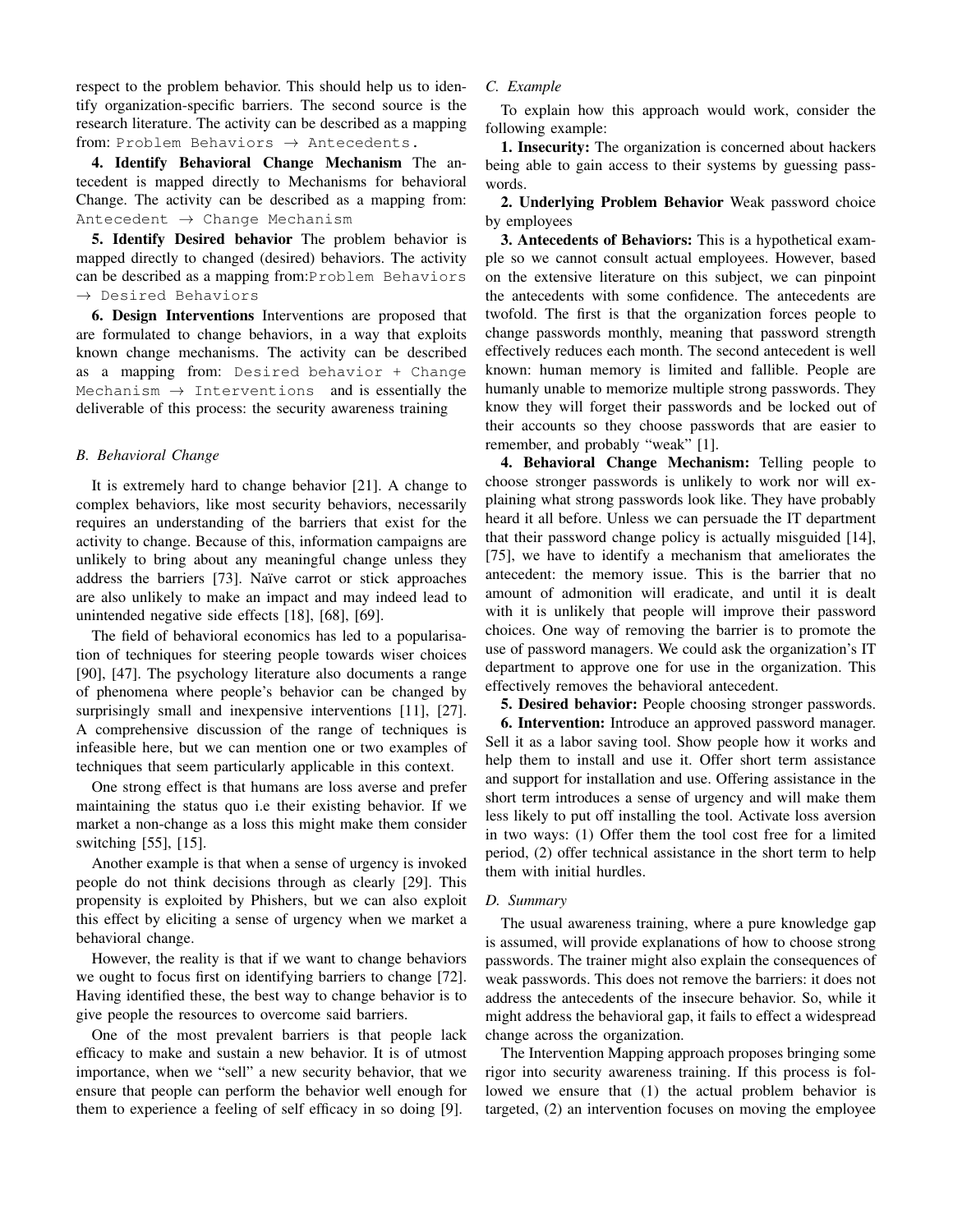

Fig. 1. Research Phases

towards an identified and articulated desired behavior, (3) the barriers to the desired behavior are acknowledged, and (4) formulation is informed by the insights from behavioral science research.

Any behavioral change intervention has to acknowledge the complexity and intractability of human behavior. With this approach we propose maximising the effectiveness of interventions, even while we accept that there is no perfect mechanism to effect reliable and universal change.

### IV. APPLICATIONS IN OTHER DISCIPLINES

Kok *et al.* [64] provide an excellent review of a number of applications of intervention mapping. We mention three here.

Van Oostrom *et al.* [94] describe a successul application of intervention mapping in order to address the problems related to employees with stress-related mental disorders. The authors explain that, before the intervention, there had been no uniformity in applying work adaptation for employees returning to work after stress-related absences. In reflecting on the success of their intervention, they considered the involvement of various stakeholders throughout the process to be key. They also consider the fact that the approach closes the gap between scientific evidence and daily practice to be a particular strength, which makes it particularly helpful in addressing human-related issues.

Brug *et al.* [16] propose an intervention mapping approach to improving nutrition and physical activity. They point out that without this kind of approach it is all too easy to apply interventions that have not been proven to be efficacious: they "lack a strong empirical foundation". They urge practitioners to use intervention mapping to ensure that genuine theories

are used to promote nutrition and physical activity behavior change, rather than continuing with traditional approaches.

McEachen *et al.* [70] applied intervention mapping to help employees to be more active. They considered the methodology useful in informing the development of a theory-based intervention. A subsequent paper reported on the outcome of their intervention [71]. They report mixed results. Their intervention did not increase physical activity but it did significantly reduce systolic blood pressure resting heart rate compared to control. This suggests that the approach probably needs refining, and evidence from applications thereof can be used to feed into this refinement and improvement process.

# V. APPLICATION OF INTERVENTION MAPPING IN INFORMATION SECURITY

We carried out a intervention mapping investigation to help a local SME in Mississippi to target insecure employee behaviors. The investigation proceeded as follows:

## Identify Insecurities:

An interview with the Information Security Officer revealed that she considered the main problems to be Phishing and Vishing messages, weak passwords, and insecure management of USB drives of unknown provenance.

# Problem Behaviors:

The particular behaviors were (1) clicking on links in emails, opening email attachments, (2) using weak passwords and (3) trusting USB drives.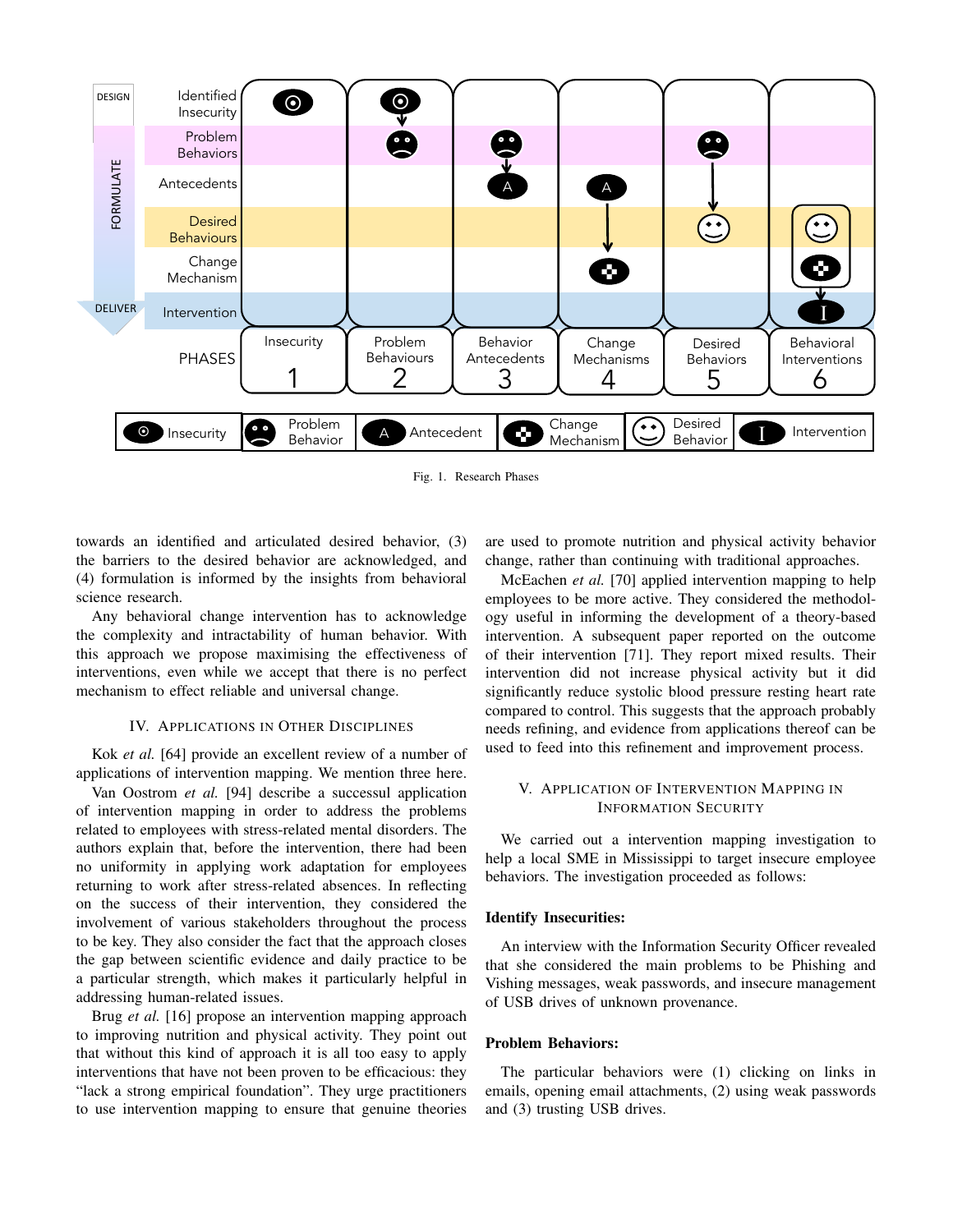## Antecedents:

We published an anonymous survey and asked people about the barriers that got in the way of their behaving security with respect to the above-mentioned behaviors.

*Phishing messages:* Barriers fell into three groups: (1) those with a blame-worthy dimension (laziness, gullibility); (2) those attributed to an understandable human-related fallibility (not paying attention, not being careful enough, dealing with emails in haste or when fatigued, heavy workload) and (3) those where the respondent demonstrated empathy for the person who fell for the Phish (they were deceived, the email was expected or appeared to be from a known respondent, the email induced a fear response, they were curious).

*Vishing messages:* the respondents were not as judgemental in their responses here. Most suggested that people who fell for these were probably deceived because the caller had personal information about them, or because they felt they could trust a person who took the trouble to phone them. Some felt that there was a need to raise awareness to prevent people being deceived.

*Choosing strong passwords:* Some blame-worthy reasons, such as laziness and stupidity, were mentioned. However, most respondents pointed to the fact that people have too many passwords and simply cannot remember them all. A prior forgetting experience was deemed likely to change password behavior for the worse because the person did not want to repeat the experience.

*Plugging in USB drives:* Here three main explanations were mentioned: (1) curiosity, (2) an intention to return the drive to its rightful owner, (3) people wanting to keep the drive for their own use. Only two cited ignorance of the company's policy in this respect.

## Desired Behaviors:

The desired behaviors are for people to (1) detect Phishing and Vishing messages, (2) be wary of unknown USB drives, and (3) choose stronger passwords.

## Change Mechanisms:

It is clear from the previous section that training and awareness drives are unlikely to make much of a difference. Many of the barriers are related to human nature, which is not changed by training. The responses with blame-worthy undertones are unhelpful. Pointing fingers merely makes people defensive: it does not lead to changed behaviors. Hence we identify more creative interventions that are designed specifically to remove the genuine barriers identified in the survey.

## Interventions:

*Resisting Phishing & Vishing:* In this case an ounce of prevention is better than a pound of cure. People who are deceived do not deliberately fall for the lure. Improving awareness, while essential, is insufficient. Moreover, Phishing is an issue that organizations across the globe grapple with. There is no simple intervention that will prevent all Phishing attacks from succeeding. Three interventions are thus suggested:

(1) Regular awareness drives ought to be conducted — in the long run this is probably the best defence.

(2) It seems worth attempting to change the culture of dealing with emails after hours, or when fatigued. In France, for example, it is against the law for employees to deal with email after hours<sup>1</sup>. This ensures that people take sufficient time away from email to rest, and makes it more likely that they will be able to pay more attention to individual emails.

(3) The use of technical measures can bolster security. As soon as a Phish attack is identified a block should be put on that site so that any subsequent clicks by employees are blocked.

*Choosing stronger passwords:* Because the primary barrier is the limit of human memory and difficulty in coping with too many passwords, it is pointless to keep "educating" people about the need for stronger passwords. This does not remove the barriers and will fail to make any difference. The intervention has to address the barrier. The best way to do this is to promote the use of a password manager, as suggested in the previous section. The company could investigate these and assist employees with installation and initial adoption. This effectively neutralizes the memorability issue and there is no longer any barrier to strong passwords.

*Not plugging in USB drives:* The reasons cited here will not be changed by warning people about the potential consequences of this behavior. One cannot deactivate helpfulness, avarice or curiosity with admonitions.

One possible way to protect the company's systems is to provide a safe place for people to look at a USB they discover. One way would be to make available a basic computer that is not connected to the Internet or to the company network (with no access password). This computer should be available in a public place such as a common room; with a read-only hard drive, and be configured to scan any USB that is plugged in. People could plug in the hard drive and ascertain who the owner is, in order to return it. They could also reformat it if they want to keep it for themselves. If it does contain malware the scanner ought to be able to detect this, and the drive can be reformatted automatically. Now, all that has to be done is for people to be told to test any drives they find on this machine, rather than on their own. Offering people a safe way of satisfying their curiosity, avarice and desire to be helpful is much cheaper than dealing with the consequences of malware inadvertently being installed on the company's systems.

#### VI. REFLECTION

There is a school of thought that says we cannot train users to be secure and that security ought to be addressed by technical measures: that we ought to quit trying to get end-users to behave more securely [2], [12]. These authors have also alluded to the futility of security awareness training, arguing for a purely technically-focused approach to cyber defence.

<sup>1</sup>http://fortune.com/2017/01/01/french-right-to-disconnect-law/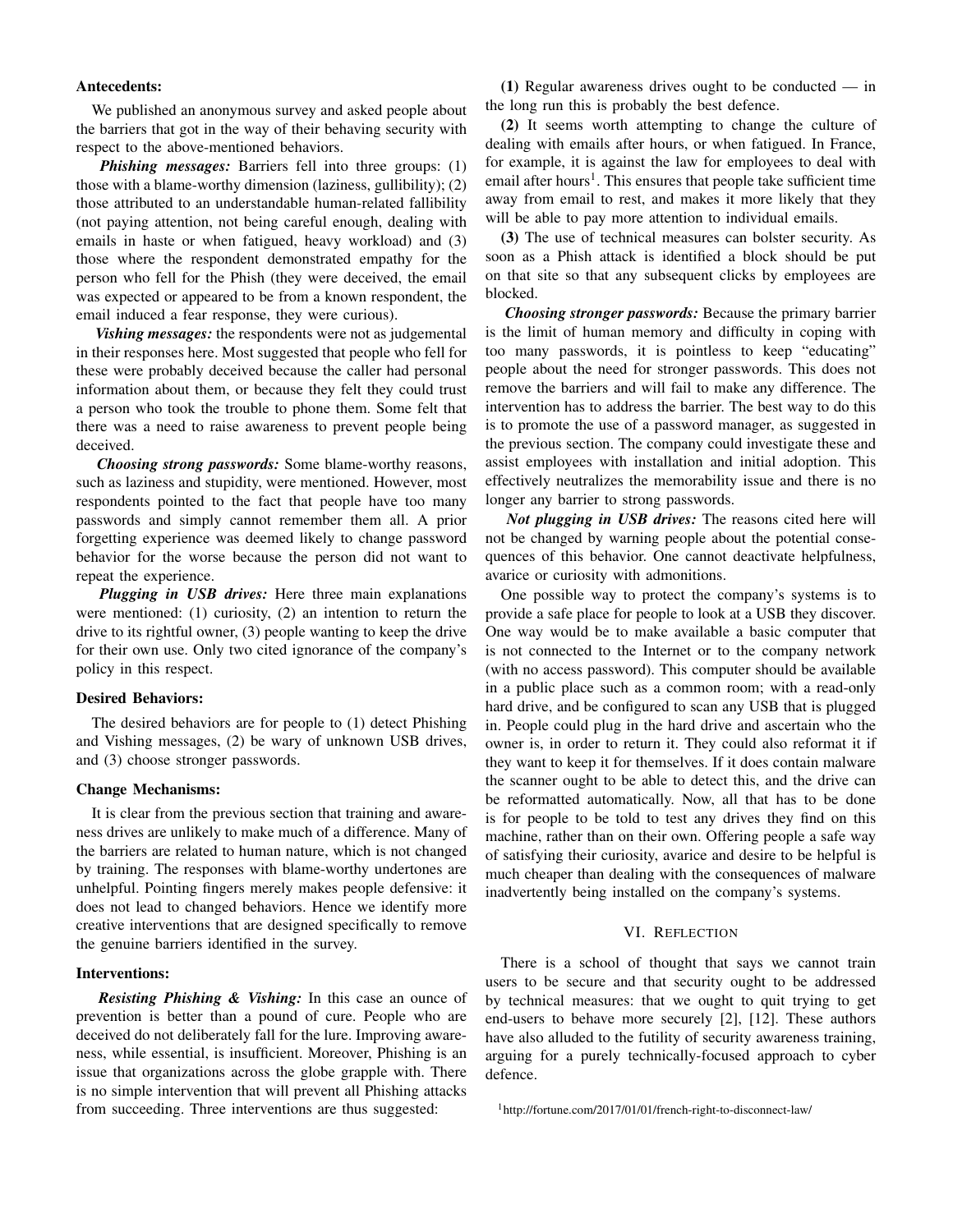Discarding training altogether is not an option for organizations, at least not those in developed countries. These organizations undergo yearly mandated security audits and have to show that they have security policies and also that they deliver regular security awareness training to apprise employees of correct security behaviors. Training is generally considered to be indispensable but we agree with [2], [12] that technical measures ought to be as sophisticated as possible so that the burden on the end user can be minimized.

The other drastic option is to avoid the use of computers altogether. After the NSA leaks it was reported that the Russian Intelligence service was switching to the use of typewriters [31]. After a recent hotel ransomware attack, Ghosal reports that the hotels in question are contemplating returning to traditional locks with hardware keys [44]. It is hard to imagine that many organizations have the flexibility or resources to abandon their IT systems altogether so this, too, is not really a feasible option.

Given that these two extreme options are unlikely to be feasible, what we should do, as some researchers have proposed, is to combine approaches, addressing both technical, governance and user aspects of security [96]. Khonji *et al.* [59] suggest a two-pronged approach, as do [22]. The first prong is user training, and the second technical measures such as automated detection. The latter includes blacklists, machine learning and visual similarity detection. Frauenstein and Von Solms [41] propose combining human, organizational and technical measures. The first includes awareness and training, the second policies and procedures and the last one includes automated measures to detect phish.

Such a multi-pronged approach is clearly superior to any approach that relies solely on either shoring up technical measures or human training. The proposal we presented in this paper still has a role to play in reducing the cyber defence deficit, but we do not claim this to be sufficient in reducing the deficit. The one thing we cannot do is to rely solely on security awareness training, even if we make it as effective as it can be.

Kok *et al.* [64] explain that the intervention mapping methodology guarantees that: (1) interventions are grounded on empirical evidence and theory; (2) the intervention is linked to both the theory and the identified issues; (3) the stakeholders identify the issues to be addressed; (4) the intervention is properly targeted; and (5) the methodology ensures that intervention implementation issues are contemplated and accommodated throughout the design of the intervention.

#### VII. CONCLUSION

In this paper we have explained why security awareness training is required. We reviewed the research literature on training, in terms of design, formulation and delivery of the training. We highlighted the fact that the training might fail because it is not formulated to address behavioral aspects. We proposed a different approach, designed to target specific behaviors, and to exploit known behavioral change mechanisms. We illustrated the application thereof with an example. We

present this proposal to open a discourse in the community so that we can move towards more effective awareness training.

#### ACKNOWLEDGEMENT

This research was carried out while the first author was a Fulbright Scholar at Mississippi State University.

#### **REFERENCES**

- [1] A. Adams and M. A. Sasse. Users are not the enemy. *Communications of the ACM*, 42(12):40–46, 1999.
- [2] D. Aitel. Why you shouldn't train employees for security awareness. Immunity Inc. http: //www.csoonline.com/article/2131941/security-awareness/ why-you-shouldn-t-train-employees-for-security-awareness.html, 2012.
- [3] D. Akhawe and A. P. Felt. Alice in warningland: A large-scale field study of browser security warning effectiveness. In *Usenix Security*, pages 257–272, 2013.
- [4] E. Albrechtsen and J. Hovden. The information security digital divide between information security managers and users. *Computers & Security*, 28(6):476–490, 2009.
- [5] E. Albrechtsen and J. Hovden. Improving information security awareness and behaviour through dialogue, participation and collective reflection. an intervention study. *Computers & Security*, 29(4):432–445, 2010.
- [6] S. Allam, S. V. Flowerday, and E. Flowerday. Smartphone information security awareness: A victim of operational pressures. *Computers & Security*, 42:56–65, 2014.
- [7] C. Ammendolia, D. Cassidy, I. Steenstra, S. Soklaridis, E. Boyle, S. Eng, H. Howard, B. Bhupinder, and P. Côté. Designing a workplace return-towork program for occupational low back pain: an intervention mapping approach. *BMC Musculoskeletal Disorders*, 10(1):1, 2009.
- [8] E. B. Kim. Recommendations for information security awareness training for college students. *Information Management & Computer Security*, 22(1):115–126, 2014.
- [9] A. Bandura. Self-efficacy: toward a unifying theory of behavioral change. *Psychological review*, 84(2):191, 1977.
- [10] L. K. Bartholomew and P. D. Mullen. Five roles for using theory and evidence in the design and testing of behavior change interventions. *Journal of Public Health Dentistry*, 71(s1):S20–S33, 2011.
- [11] M. Bateson, L. Callow, J. R. Holmes, M. L. R. Roche, and D. Nettle. Do images of 'watching eyes' induce behaviour that is more pro-social or more normative? a field experiment on littering. *PloS one*, 8(12):e82055, 2013.
- [12] J. Bonneau, C. Herley, P. C. van Oorschot, and F. Stajano. Passwords and the evolution of imperfect authentication. *Commun. ACM*, 58(7):78–87, June 2015.
- [13] J. C. Brancheau, B. D. Janz, and J. C. Wetherbe. Key issues in information systems management: 1994-95 sim delphi results. *MIS quarterly*, pages 225–242, 1996.
- [14] B. Brown. FTC flouts conventional wisdom, says changing passwords often can do harm. http://www.digitaltrends.com/computing/ federal-trade-commission-ftc-computer-password-changing-bad-idea/, 2016.
- [15] T. C. Brown. Loss aversion without the endowment effect, and other explanations for the wta–wtp disparity. *Journal of Economic Behavior & Organization*, 57(3):367–379, 2005.
- [16] J. Brug, A. Oenema, and I. Ferreira. Theory, evidence and intervention mapping to improve behavior nutrition and physical activity interventions. *International Journal of Behavioral Nutrition and Physical Activity*, 2(1):2, 2005.
- [17] H. Cavusoglu, B. Mishra, and S. Raghunathan. The effect of internet security breach announcements on market value: Capital market reactions for breached firms and internet security developers. *International Journal of Electronic Commerce*, 9(1):70–104, 2004.
- [18] Y. Chen, K. Ramamurthy, and K.-W. Wen. Organizations' information security policy compliance: stick or carrot approach? *Journal of Management Information Systems*, 29(3):157–188, 2012.
- [19] M. Ciampa. A comparison of password feedback mechanisms and their impact on password entropy. *Information Management & Computer Security*, 21(5):344–359, 2013.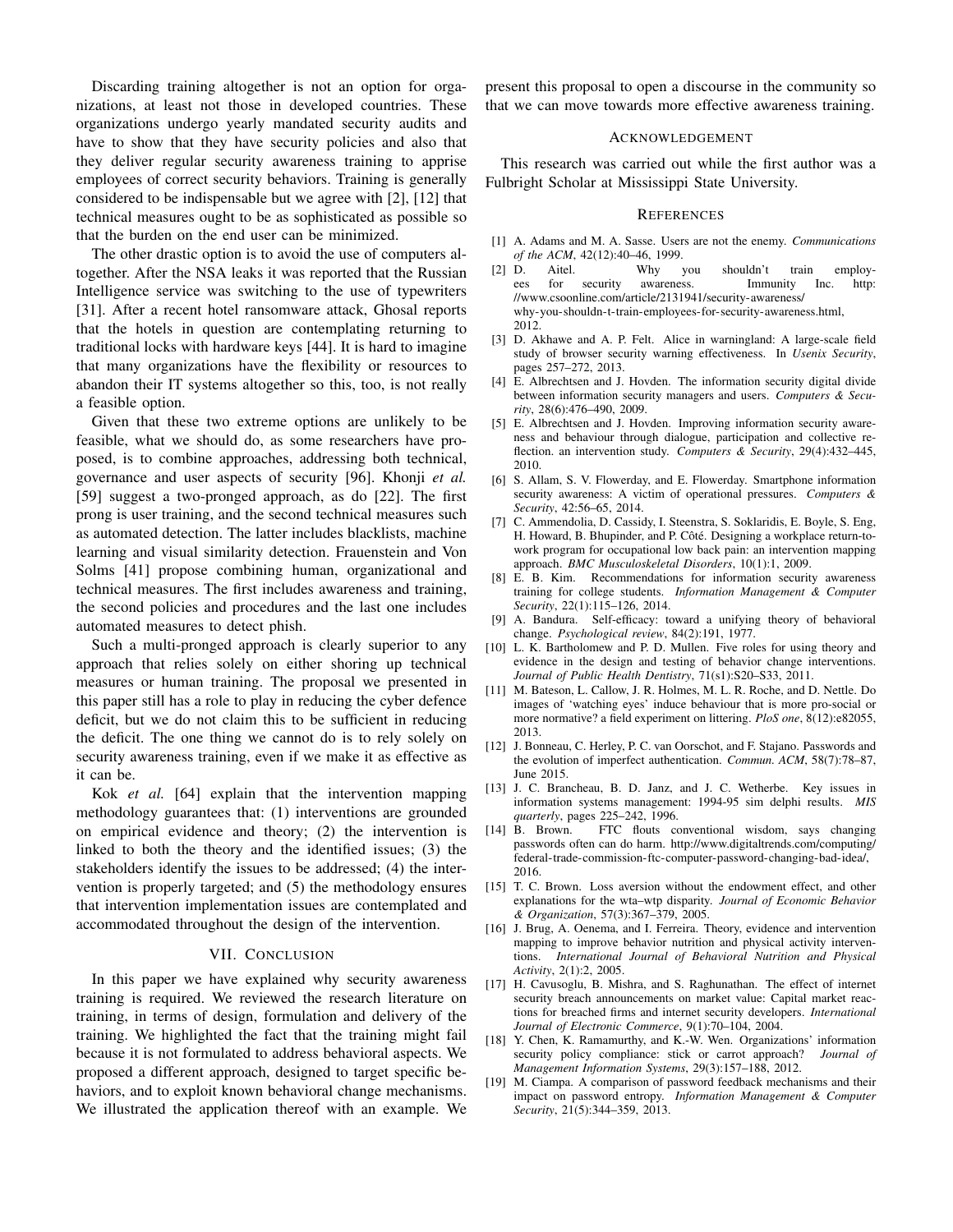- [20] N. Clarke, S. Furnell, G. Stewart, and D. Lacey. Death by a thousand facts: Criticising the technocratic approach to information security awareness. *Information Management & Computer Security*, 20(1):29– 38, 2012.
- [21] M. Costanzo, D. Archer, E. Aronson, and T. Pettigrew. Energy conservation behavior: The difficult path from information to action. *American psychologist*, 41(5):521, 1986.
- [22] J. D'Arcy and A. Hovav. Deterring internal information systems misuse. *Communications of the ACM*, 50(10):113–117, 2007.
- [23] J. D'Arcy, A. Hovav, and D. Galletta. User awareness of security countermeasures and its impact on information systems misuse: a deterrence approach. *Information Systems Research*, 20(1):79–98, 2009.
- [24] M. B. Desman. The ten commandments of information security awareness training. *Information Systems Security*, 11(6):39–44, 2003.
- [25] S. I. Detaille, J. W. van der Gulden, J. A. Engels, Y. F. Heerkens, and F. J. van Dijk. Using intervention mapping (IM) to develop a selfmanagement programme for employees with a chronic disease in the Netherlands. *BMC Public Health*, 10(1):1, 2010.
- [26] R. DeVries. Vygotsky, Piaget, and education: A reciprocal assimilation of theories and educational practices. *New ideas in Psychology*, 18(2):187–213, 2000.
- [27] A. Dijksterhuis, J. A. Bargh, and J. Miedema. Of men and mackerels: Attention, subjective experience, and automatic social behavior. In H. Bless and J. Forgas, editors, *The message within: The role of subjective experience in social cognition and behavior*, chapter 3, pages 37–51. Psychology Press, New York, 2000.
- [28] R. C. Dodge, C. Carver, and A. J. Ferguson. Phishing for user security awareness. *Computers & Security*, 26(1):73–80, Elsevier, 2007.
- [29] A. Edland and O. Svenson. Judgment and decision making under time pressure. In *Time pressure and stress in human judgment and decision making*, pages 27–40. Springer, 1993.
- [30] S. Egelman, A. Sotirakopoulos, I. Muslukhov, K. Beznosov, and C. Herley. Does my password go up to eleven?: the impact of password meters on password selection. In *Proceedings of the SIGCHI Conference on Human Factors in Computing Systems*, pages 2379–2388, Paris, 2013. ACM.
- [31] M. Elder. Russian guard service reverts to typewriters after NSA leaks. https://www.theguardian.com/world/2013/jul/11/ russia-reverts-paper-nsa-leaks, 2013.
- [32] A. Elise. Another ransomware attack shuts down an entire county's government. http://www.wtae.com/article/ another-ransomware-attack-shuts-down-an-entire-countys-government/ 8678812, 2017.
- [33] M. M. Eloff and S. H. von Solms. Information security management: a hierarchical framework for various approaches. *Computers & Security*, 19(3):243–256, 2000.
- [34] M. Eminağaoğlu, E. Uçar, and Ş. Eren. The positive outcomes of information security awareness training in companies–a case study. *information security technical report*, 14(4):223–229, 2009.
- [35] Ernst and Young. Global information security survey 2016-17. http://www.ey.com/gl/en/services/advisory/ ey-global-information-security-survey-2016, 2017.
- [36] J. S. B. Evans. *Bias in human reasoning: Causes and consequences.* Lawrence Erlbaum Associates, Inc, 1989.
- [37] J. Eyers. Banks test staff with cyber security 'fire drills'. 14 Sept http://www.afr.com/technology/ banks-test-staff-with-cyber-security-fire-drills-20160914-grg2e8, 2016.
- [38] J. Ferrara. Ten commandments for effective security training. http://www.csoonline.com/article/2131688/ security-awareness/ten-commandments-for-effective-security-training. htmlTencommandmentsforeffectivesecuritytraining, 2012.
- [39] M. Finger. From knowledge to action? Exploring the relationships between environmental experiences, learning, and behavior. *Journal of social issues*, 50(3):141–160, 1994.
- [40] W. R. Flores, E. Antonsen, and M. Ekstedt. Information security knowledge sharing in organizations: Investigating the effect of behavioral information security governance and national culture. *Computers & Security*, 43:90–110, 2014.
- [41] E. D. Frauenstein and R. von Solms. Phishing: How an Organization can Protect Itself. In *Information Security South Africa Conference*, pages 253–268. Information Security South Africa, 2009.
- [42] S. Furnell and N. Clarke. Organizational security culture: Embedding security awareness, education, and training. *Proceedings of the IFIP TC11 WG*, 11:67–74, 2005.
- [43] S. Furnell, M. Gennatou, and P. Dowland. A prototype tool for information security awareness and training. *Logistics Information Management*, 15(5/6):352–357, 2002.
- [44] A. Ghoshal. Hackers use ransomware to target hotel guests' door locks. https://thenextweb.com/security/2017/01/30/ https://thenextweb.com/security/2017/01/30/ hackers-use-ransomware-to-lock-hotel-guests-in-their-rooms/, 2017.
- [45] S. Goel, M. Warkentin, K. Williams, and K. Renaud. Does risk disposition play a role in influencing decisions to behave securely? In *IFIP Dewald Roode Workshop. University of New Mexico, Albuquerque.*, 2016. October 7-8. http://ifip.byu.edu/ifip2016.html.
- [46] G. A. Guagnano, P. C. Stern, and T. Dietz. Influences on attitudebehavior relationships a natural experiment with curbside recycling. *Environment and behavior*, 27(5):699–718, 1995.
- [47] D. Halpern. *Inside the Nudge Unit: How small changes can make a big difference*. WH Allen, London, 2015.
- [48] C. Horne. Lack of cyber security knowledge leads to lazy decisions from executives. https://theconversation.com/ lack-of-cyber-security-knowledge-leads-to-lazy-decisions-from-executives-68065, 2016.
- [49] A. Hovav and P. Gray. The ripple effect of an information security breach event: a stakeholder analysis. *Communications of the Association for Information Systems*, 34(50):893–912, 2014.
- [50] P. Ifinedo. Understanding information systems security policy compliance: An integration of the theory of planned behavior and the protection motivation theory. *Computers & Security*, 31(1):83–95, 2012.
- [51] ISO. Iso/iec 17799:2005 information technology security techniques – code of practice for information security management. http://www. iso.org/iso/catalogue detail?csnumber=39612.
- [52] K. Jansson and R. von Solms. Phishing for phishing awareness. *Behaviour & Information Technology*, 32(6):584–593, 2013.
- [53] E. C. Johnson. Security awareness: switch to a better programme. *Network Security*, 2006(2):15–18, 2006.
- [54] A. C. Johnston, M. Warkentin, and M. T. Siponen. An enhanced fear appeal rhetorical framework: Leveraging threats to the human asset through sanctioning rhetoric. *Mis Quarterly*, 39(1):113–134, 2015.
- [55] D. Kahneman, J. L. Knetsch, and R. H. Thaler. Anomalies: The endowment effect, loss aversion, and status quo bias. *The Journal of Economic Perspectives*, 5(1):193–206, 1991.
- [56] K. Kannan, J. Rees, and S. Sridhar. Market reactions to information security breach announcements: An empirical analysis. *International Journal of Electronic Commerce*, 12(1):69–91, 2007.
- [57] D. E. Kanouse and I. Jacoby. When does information change practitioners' behavior? *International journal of technology assessment in health care*, 4(01):27–33, 1988.
- [58] C. Kern. Ransomware attack results in loss of 8 years' worth of evidence for police department. http://www.zdnet.com/article/ ransomware-is-about-to-get-a-lot-worse-by-holding-your-operating-\ \system-hostage/, 2017.
- [59] M. Khonji, Y. Iraqi, and A. Jones. Phishing detection: a literature survey. *Communications Surveys & Tutorials, IEEE*, 15(4):2091–2121, IEEE, 2013.
- [60] T. Klaus and J. E. Blanton. User resistance determinants and the psychological contract in enterprise system implementations. *European Journal of Information Systems*, 19(6):625–636, 2010.
- [61] G. Kok, L. K. Bartholomew, G. S. Parcel, N. H. Gottlieb, and M. E. Fernández. Finding theory-and evidence-based alternatives to fear appeals: Intervention mapping. *International Journal of Psychology*, 49(2):98–107, 2014.
- [62] G. Kok, N. H. Gottlieb, G.-J. Y. Peters, P. D. Mullen, G. S. Parcel, R. A. Ruiter, M. E. Fernández, C. Markham, and L. K. Bartholomew. A taxonomy of behaviour change methods: an intervention mapping approach. *Health Psychology Review*, pages 1–16, 2015.
- [63] G. Kok, S. H. Lo, G.-J. Y. Peters, and R. A. Ruiter. Changing energyrelated behavior: An intervention mapping approach. *Energy Policy*, 39(9):5280–5286, 2011.
- [64] G. Kok, H. Schaalma, R. A. Ruiter, P. Van Empelen, and J. Brug. Intervention mapping: protocol for applying health psychology theory to prevention programmes. *Journal of health psychology*, 9(1):85–98, 2004.